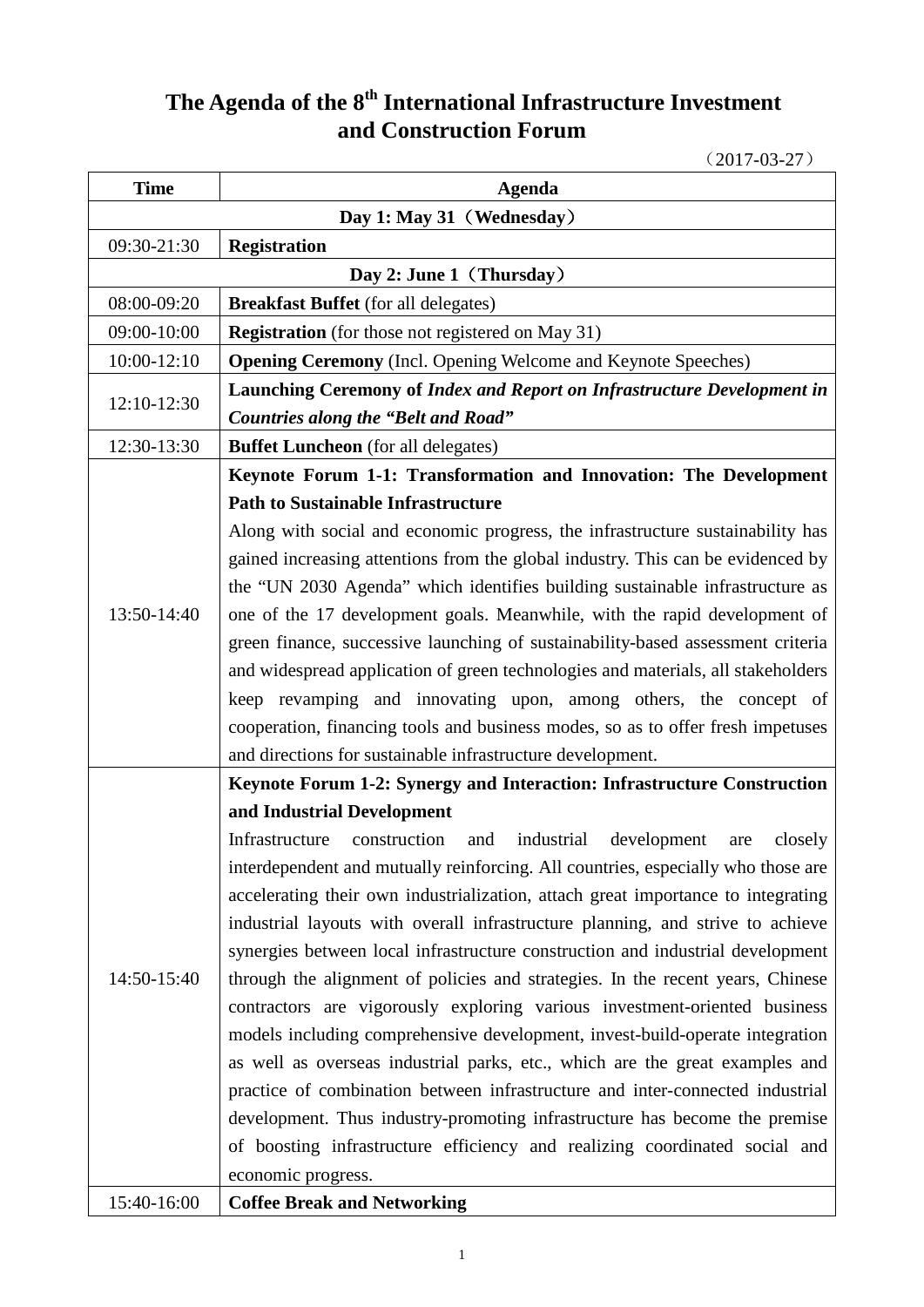| 16:00-18:10 | Keynote Forum 2: The 3rd China-LAC Infrastructure Forum: Jointly                                                                                          |
|-------------|-----------------------------------------------------------------------------------------------------------------------------------------------------------|
|             | <b>Promoting Infrastructure Connectivity in LAC Region</b>                                                                                                |
|             | Infrastructure connectivity is an important prerequisite for interactive economic                                                                         |
|             | development in the LAC region. A sound connected infrastructure will                                                                                      |
|             | contribute to a higher level of economic development on a larger scale and                                                                                |
|             | further accelerate the process of economic integration in the LAC region. In the                                                                          |
|             | recent years, CELAC has prioritized infrastructure connectivity in the pursuit of                                                                         |
|             | regional cooperation and looked also for extensive international cooperation.                                                                             |
|             | China and CELAC countries will thus embrace more opportunities and                                                                                        |
|             | potentials to cooperate in the area of infrastructure development. With a focus                                                                           |
|             | on the demands for connected infrastructure cooperation in the LAC region, this                                                                           |
|             | Forum will probe in depth into, among other issues, the infrastructure vision                                                                             |
|             | and planning in the LAC region, the transformation and upgrading of                                                                                       |
|             | China-LAC cooperation modes on production capacity, innovative financing                                                                                  |
|             | platform building and operation, and the way to promote infrastructure                                                                                    |
|             | connectivity in the LAC region under the general framework of China-LAC                                                                                   |
|             | cooperation.                                                                                                                                              |
| 18:30-20:00 | <b>Reception Dinner</b> (for all delegates)                                                                                                               |
|             | Day 3: June 2 (Friday)                                                                                                                                    |
| 08:00-09:20 | <b>Breakfast Buffet</b> (for all delegates)                                                                                                               |
|             |                                                                                                                                                           |
|             | Parallel Forum 1: Infrastructure Financial Innovation and the Role of                                                                                     |
|             | <b>Private Capital</b>                                                                                                                                    |
|             | The demand for infrastructure runs high on a global scale, yet huge financing                                                                             |
|             | gaps still exist. But, through constant innovation and development of new                                                                                 |
|             |                                                                                                                                                           |
|             | financial modes and tools more social capital will be channeled into<br>infrastructure projects. This not only requires all stakeholders to explore their |
| 09:30-12:00 | own development paths, but also requires related governments, financial                                                                                   |
|             | institutions and enterprises to make concerted efforts and unleash their                                                                                  |
|             | advantages in integrating credits, equities, bonds and other capital market                                                                               |
|             | resources, building up diversified financing systems and cooperation                                                                                      |
|             | mechanisms, and further promoting the development and implementation of                                                                                   |
|             |                                                                                                                                                           |
|             | BOT/PPP and other new financing modes.<br>Parallel Forum 2: Leaders' Forum of International Contractors: Industry                                         |
|             | <b>Prospects and Contractors' Strategies</b>                                                                                                              |
|             | The international infrastructure market is undergoing profound changes. How                                                                               |
|             | do international contractors, which maintain a major and active presence on the                                                                           |
| 09:30-12:00 | international infrastructure market, view the future of the industry? How do                                                                              |
|             | they adapt their business strategies to those changes and challenges? What                                                                                |
|             | difficulties have they encountered in expanding global footprints? What kind of                                                                           |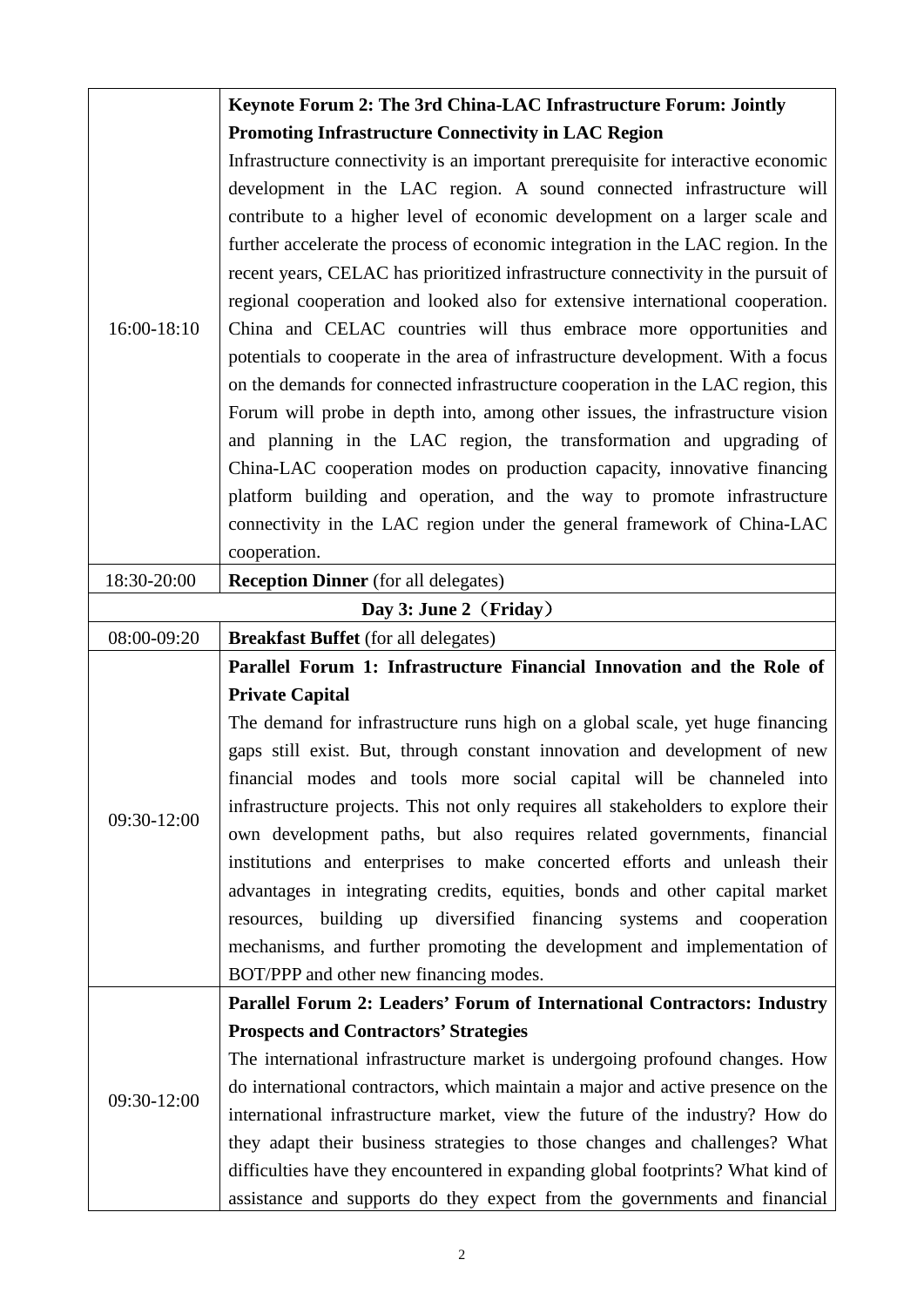|             | institutions? How can international contractors enhance their comprehensive                             |
|-------------|---------------------------------------------------------------------------------------------------------|
|             | competitiveness and realize synergies, mutual benefits and shared wins through                          |
|             | greater cooperative efforts? This Forum will invite representatives from Top                            |
|             | 250 international contractors in 2016 to exchange minds over such issues based                          |
|             | on their own business operations and practices.                                                         |
|             | Parallel Forum 3: Integration and Innovation in International Engineering                               |
|             | <b>Projects</b>                                                                                         |
|             | The recent years have witnessed a new trend in international engineering                                |
|             | featuring<br>larger<br>sizes,<br>complexities<br>more<br>and<br>projects,<br>greater                    |
|             | invest-build-operate integration. What underlie the success of such projects are                        |
|             | innovative concepts, technologies and models as well as collaborative efforts in                        |
|             | planning, investment, construction, and operation. Further strengthened                                 |
|             | collaboration along the entire industrial chain will not only lead to improved                          |
|             | profit model and profitability as well as new business opportunities and values                         |
|             | for upstream and downstream enterprises, but also enhance their comprehensive                           |
| 09:30-12:00 | competitiveness in the global arena. In light of this, the government authorities                       |
|             | are vigorously pushing forward the invest-build-operate integration for                                 |
|             | international projects. More and more industrial associations and professional                          |
|             |                                                                                                         |
|             | unions are taking shape. It is becoming a consensus of the whole industry to                            |
|             | share risks and benefits through closer integrated collaboration. Given the                             |
|             | current industrial trend of innovation, cooperation and industrial chain                                |
|             | integration, this Forum will invite investors, contractors, financial institutions,                     |
|             | equipment manufacturers and relevant industry players to share the success of                           |
|             | large projects and conduct in-depth discussion around the cooperation and                               |
|             | integration between various industrial links from the perspective of, among                             |
|             | others, new concepts, new models and new technologies.                                                  |
|             | Parallel Forum 4: Smart City and Sustainable Infrastructure Development                                 |
|             | Now, there is a growing demand for the development and construction of smart                            |
|             | cities, as an effective means and innovative strategy to solve the issues that have                     |
|             | bottlenecked the urban development in various countries. Research reports                               |
|             | estimates that by the year 2020, half of the global smart cities will put climate                       |
| 09:30-12:00 | change, demographic change, infrastructure resilience and sustainability as their                       |
|             | headline KPIs. While redefining the urban development plans, the governments                            |
|             | have never ceased optimizing urban infrastructure design, construction and                              |
|             | management through the application of high and new technologies, so as to                               |
|             | promote further sustainability in economic, social and environmental                                    |
|             | dimensions. The development and construction of smart cities and sustainable                            |
|             | infrastructure will certainly embrace broader prospects and opportunities.                              |
|             | <b>UK-China</b><br><b>Parallel</b><br>5:<br><b>Infrastructure</b><br><b>Alliance</b><br>Forum:<br>Forum |
| 09:30-12:00 | <b>Opportunities in East Africa and the UK</b>                                                          |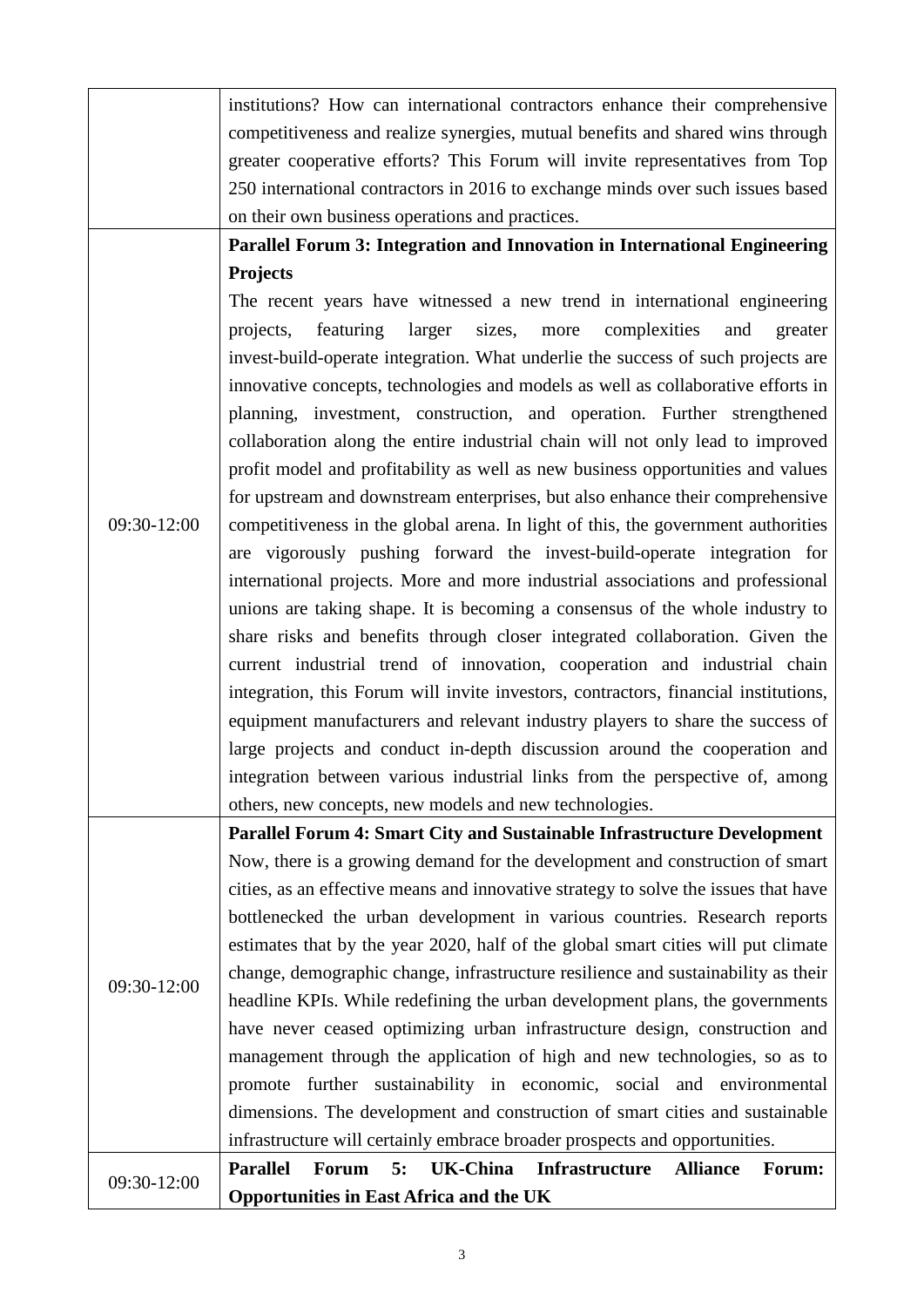|             | This Forum builds on the UK-China Infrastructure Alliance announced by             |
|-------------|------------------------------------------------------------------------------------|
|             | President Xi Jinping and the UK Prime Minister during President Xi's State         |
|             | Visit to the UK in 2015. Senior government officials and industry leaders will     |
|             | discuss insights and new approaches for key aims of the Alliance: promoting        |
|             | Africa-China-UK partnerships to help deliver high quality sustainable              |
|             | infrastructure in Africa through the Belt and Road Initiative; adapting UK         |
|             | expertise in PPPs and project financing for projects internationally, including in |
|             | East Africa; and infrastructure and regeneration opportunities for Chinese         |
|             | investors and contractors across the UK including in Scotland, London and the      |
|             | Northern Powerhouse region.                                                        |
|             | Parallel Forum 6: Addressing the Impact of Climate Change and Carbon               |
|             | <b>Reduction in Infrastructure Construction</b>                                    |
|             | Nowadays, large infrastructure development around the world is putting greater     |
|             | stress on the environment and on climate change. Tackling these issues has         |
|             | become a key challenge of the industry. High-tech applications, innovative         |
| 09:30-12:00 | cooperation, and synergetic collaboration have been highlighted as potential       |
|             | solutions. This Forum looks at the value chain of the construction industry,       |
|             | showcasing the optimal solutions for reducing carbon emissions in key areas        |
|             | such as equipment supply, material selection, transport and recycling. It also     |
|             | features best practice case studies for enhancing resource efficiency and energy   |
|             | utilization.                                                                       |
| 12:00-13:30 | <b>Buffet Luncheon</b>                                                             |
|             | <b>Parallel Forum 7: Corporate Governance and Global Operation of MNCs</b>         |
|             | Along with the progress of the economic globalization and regional economic        |
|             | integration, the demand of building bi/multi-lateral Free Trade Zone and           |
|             | investing on infrastructure industry is growing rapidly, thus numerous             |
|             | contractors, investors, operators as well as equipment manufacturers expand        |
|             | their global business placement by accelerating their own internationalization.    |
|             | Meanwhile, the Belt and Road initiative provides new driving force for global      |
| 14:00-16:30 | economic growth, which enables many well-established companies to achieve          |
|             | globalized managements through transforming their governance concept and           |
|             | corporate framework. What strategy would successful MNCs take for corporate        |
|             | governance and globalization? Which are the best paradigms of management           |
|             | model for globalized operation? How do they rise to the risks and challenges       |
|             | when conducting the global management? Do they have some knacks in terms           |
|             | of cross-border cultural exchanges and international HR management? This           |
|             | Forum will discuss these hot topics above based on case studies and practical      |
|             | experiences.                                                                       |
| 14:00-16:30 | Parallel Forum 8: Seminar on Industrial Capacity and Financial                     |
|             | <b>Cooperation between China and Portuguese-speaking Countries</b>                 |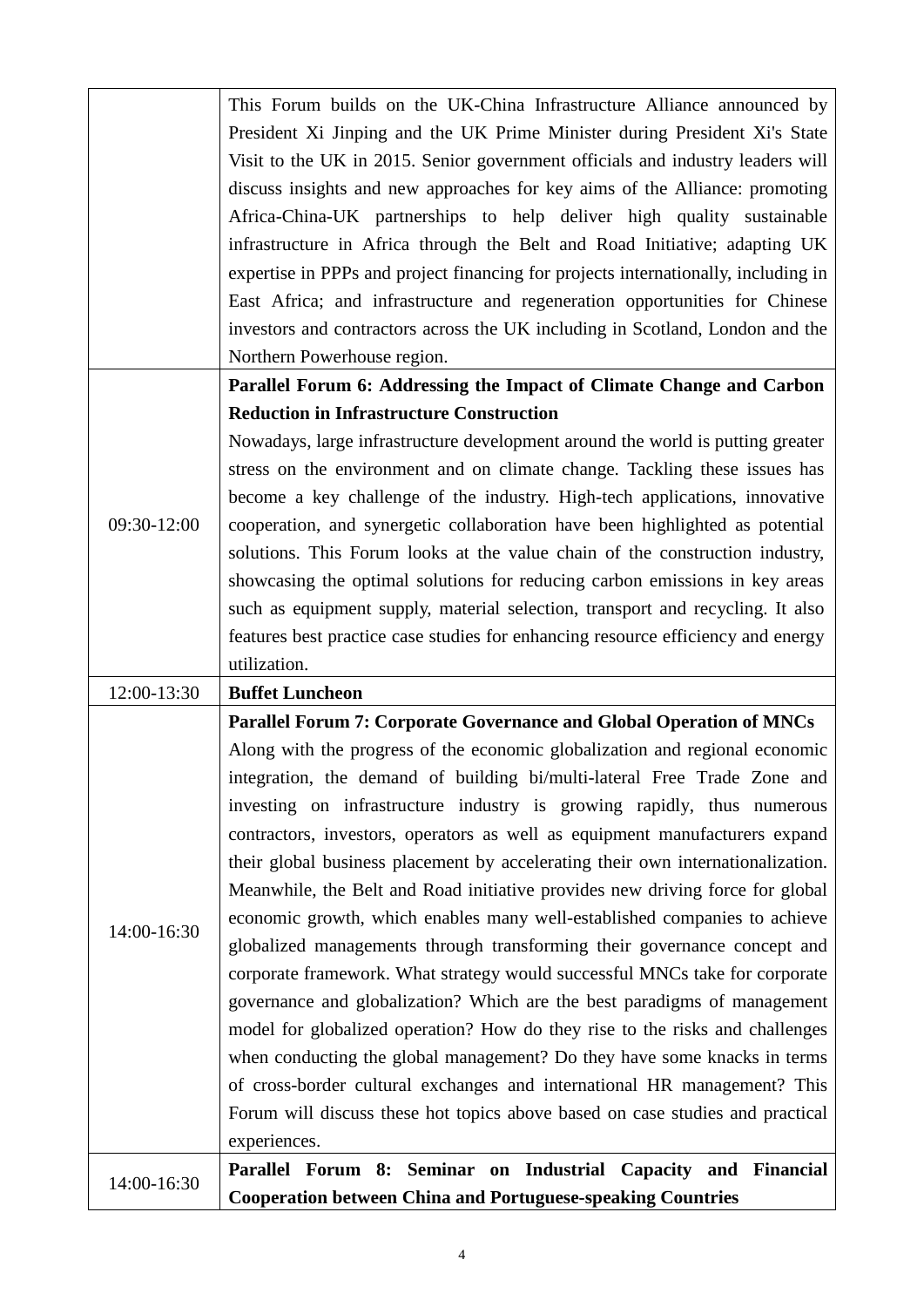|             | In recent years, most of the Portuguese-speaking countries (PSCs) have been        |
|-------------|------------------------------------------------------------------------------------|
|             | under the important stage of industrialization, thus they have growing needs in    |
|             | strengthening the infrastructure construction as well as perfecting their own      |
|             | industrial system. China and PSCs now embrace tremendous potential                 |
|             | opportunities on industry capacity cooperation, which enables them to gain         |
|             | complementary strengths with each other and accomplish mutual benefit and          |
|             | win-win development. Through exchanging insights on new opportunities and          |
|             | innovative models for industrial capacity and financial cooperation, this          |
|             | Seminar expects to intensify the interactions among all relevant governments,      |
|             | enterprises, financial institutions and other stakeholders and look for a better   |
|             | way to utilize Macao, where functions as a service platform for commercial         |
|             | cooperation between China and PSCs, to catalyze pragmatic cooperation in           |
|             | related fields such as manufacturing sector and infrastructure construction        |
|             | industry, so as to achieve prosperity and common development.                      |
|             |                                                                                    |
|             | Parallel Forum 9: Dialogue between Ministers and Entrepreneurs:                    |
|             | <b>Infrastructure Construction and Industrialization in Africa</b>                 |
|             | Across most of African countries, all governments attach great importance to       |
|             | integrating overall infrastructure planning with local industrialization process,  |
|             | and look forward to promoting related industries and realizing the goal of         |
|             | economic transformation through infrastructure construction. Besides, the          |
|             | Chinese government's China-Africa Infrastructure Plan and the AU's Program         |
| 14:00-16:30 | for Infrastructure Development in Africa (PIDA) exhibit shared starting points     |
|             | and considerable complementarity. They encourage synergies and cooperation         |
|             | between China and African countries which will spur further progress of            |
|             | industrialization and integrated infrastructure construction in Africa. The        |
|             | Dialogue will invite industry elites, government officials and relevant            |
|             | researchers for face-to-face exchanges from the perspectives such as               |
|             | establishing and perfecting the mechanism of cooperation, industrial integration   |
|             | as well as breaking the bottleneck of industrialization, etc.                      |
|             | Parallel Forum 10: Presentation of International Infrastructure Plans &            |
|             | <b>Projects</b>                                                                    |
| 14:00-16:30 | Face-to-face talks shall be arranged between infrastructure owners and             |
|             | interested investors and contractors, where detailed project information can be    |
|             | exchanged and mutual understanding be enhanced for further concrete action.        |
|             | <b>Parallel Forum 11: Roundtable for Chairmen of International Associations</b>    |
| 14:00-16:30 | In line with the trend in international infrastructure cooperation, the Roundtable |
|             | shall probe into, among others, the improvement of the Joint Action Plan for       |
|             | International Infrastructure Cooperation, the enhancement of relationship          |
|             | among international industry associations, and the promotion of mutually           |
|             | beneficial cooperation among their member companies.                               |
|             |                                                                                    |